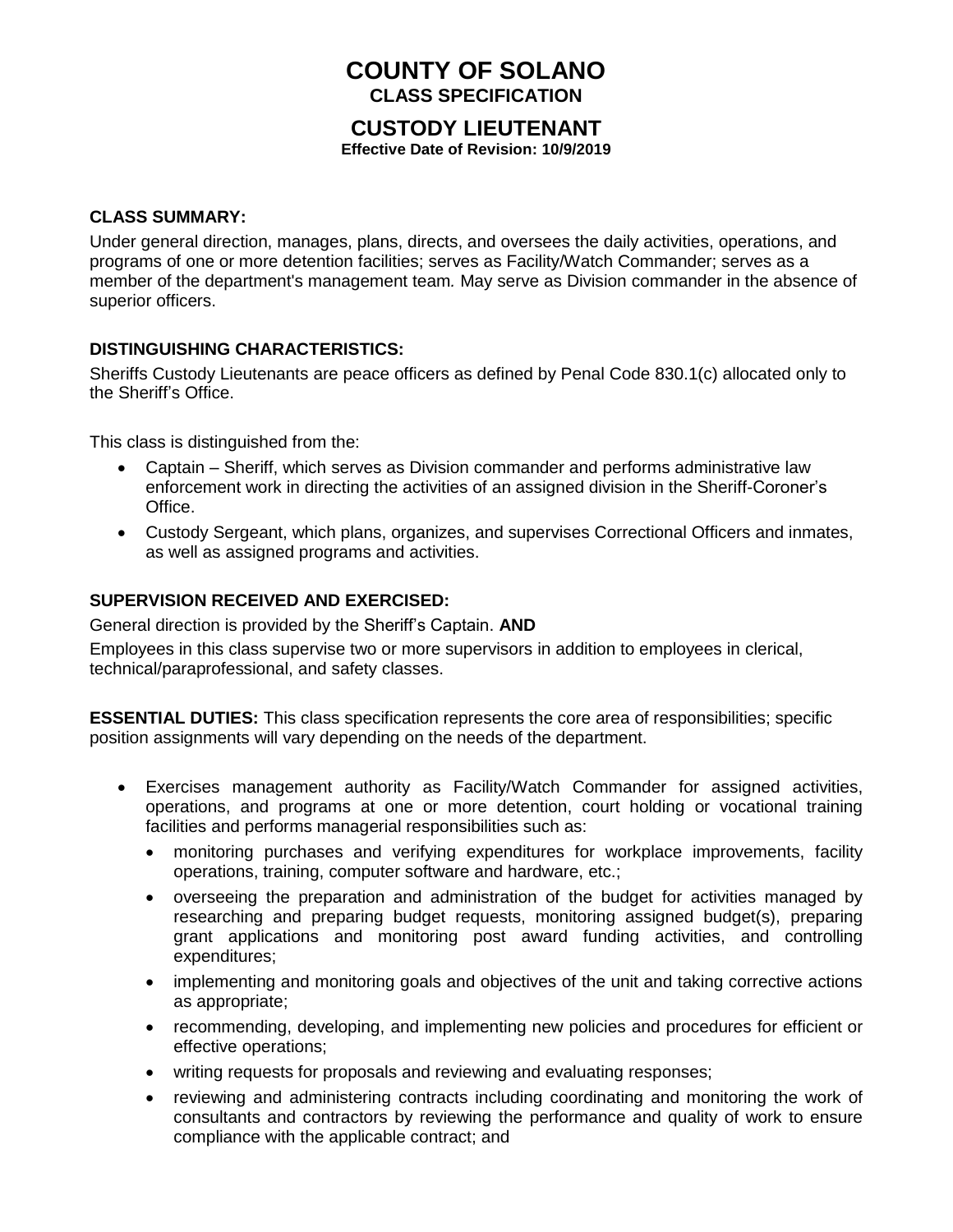- performing other special tasks and projects such as capital projects, serving on division, departmental, and/or County committees, and a variety of organizational and operational studies.
- Performs supervisory duties to direct reports and to others through subordinate supervisors such as:
	- establishing standards for acceptable work products and evaluating performance;
	- interviewing applicants and recommending selections;
	- making position/team assignments within authority delegated by the Sheriff;
	- reviewing, recommending, and implementing disciplinary actions which may include terminations;
	- reviews, recommends, and implements changes in shift schedules to meet the needs of an assigned shift; recommends changes in staffing patterns to provide optimal safety and security in accordance with regulations and guidelines;
	- reviewing work and recognizing employees' work efforts and accomplishments;
	- providing career development and mentoring and recommending training and career development opportunities;
	- ensuring that employees are properly trained;
	- reviewing and approving timesheets and requests for leave; and
	- supporting and ensuring compliance with County and Department policies and procedures including those related to equal opportunity and to safety.
- Consults with the Captain-Sheriff and other key personnel in formulating policies and goals on programs managed which include: inmate supervision, security, discipline, and recreation; booking and receiving; inmate classification and housing; inmate work programs; alternative custody programs; inmate treatment programs; staff training and development programs; timekeeping; duty roster preparation and assignment changes; legal processes for booking court appearances and release; support and contract services; and facilities maintenance and capital projects.
- Reviews detention facility programs and operations to ensure compliance with federal, state, and local laws, rules, professional practices, regulations, and policies and procedures; monitors and evaluates changes in laws, regulations, and technology affecting detention activities, operations, and programs; evaluates and recommends changes in operational procedures and/or policies; assists the Captain-Sheriff with the formulation and implementation of institutional policies and procedures.
- Develops, identifies, and resolves administrative and operational problems within the activities managed related to facilities, programs, services, procedures, forms, workflow, and equipment through research, analysis, and evaluations; ensures that department goals and responsibilities are met.
- Reviews, investigates, and responds to complaints, use of force, grievances, and disciplinary matters, and makes final determination on inmate complaints.
- Reviews, coordinates, and makes final determination for inmate Americans with Disabilities Act (ADA) medical/mental health accommodation requests.
- Supervises and coordinates inspections and audits of facilities, operations, and programs.
- Serves as incident commander for emergencies and critical incidents.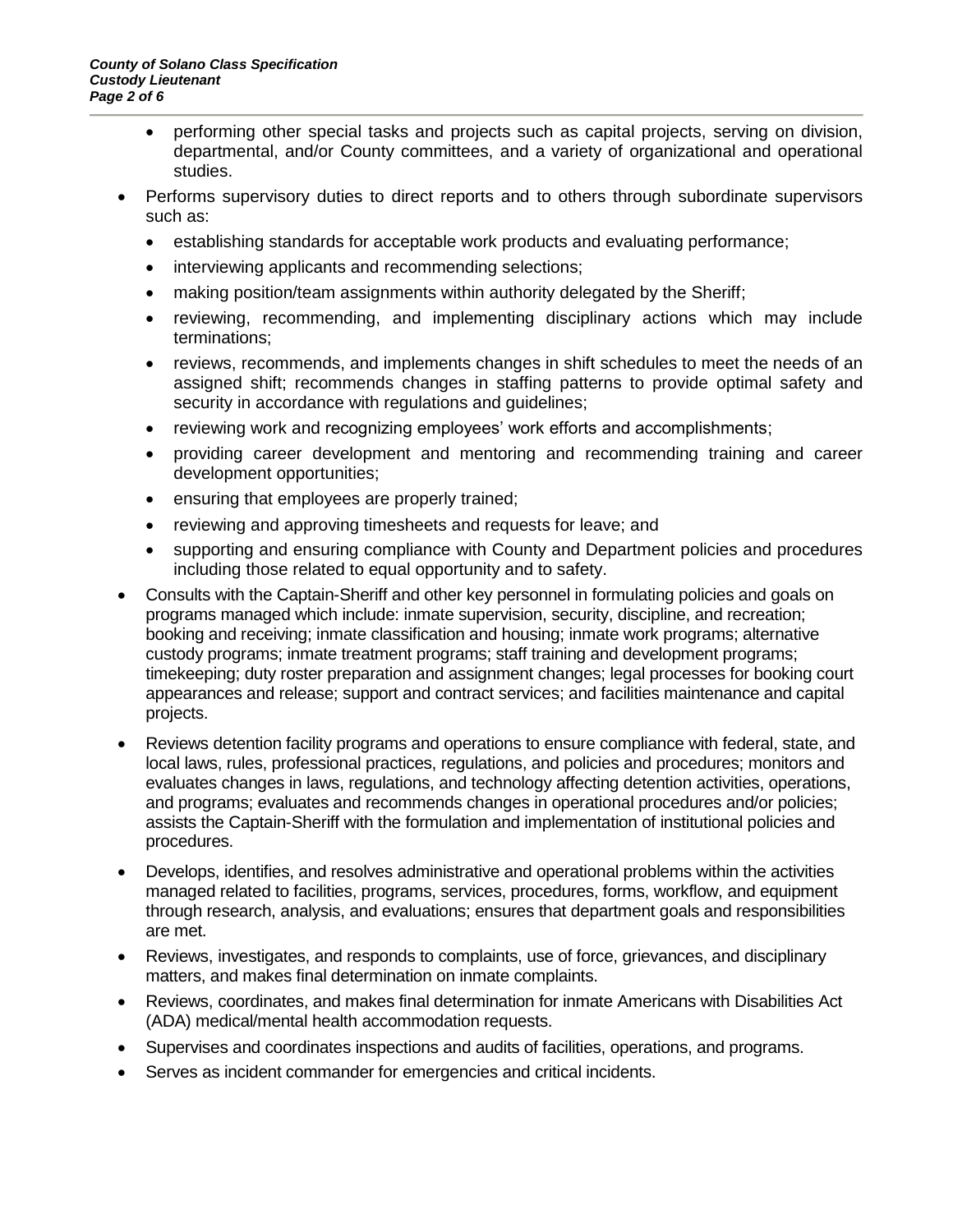- Researches and prepares narrative and statistical reports related to inmate population, workload activities, programs, staff utilization, facility operations, service provision, and related topics; and maintains a variety of records and written correspondence.
- Responds to and resolves inquiries, complaints, and information requests from other law enforcement partners/agencies, other County departments, and the general public.
- Develops and maintains collaborative partnerships with local, regional, and statewide organizations and law enforcement agencies and other County departments to develop, implement, and/or promote a variety of programs and projects consistent with the Department's goals and services.
- Acts as a liaison with the Courts.
- Performs other duties of a similar nature or level as assigned.

#### **EDUCATION AND EXPERIENCE:**

**Education:** High School Diploma, GED, or equivalent;

#### **AND**

**Experience:** Three years of full-time experience as a Custody Sergeant in Solano County or comparable agency.

Note: Possession of a Baccalaureate degree from an accredited college or university may be substituted for one year of the required experience.

#### **LICENSING, CERTIFICATION AND REGISTRATION REQUIREMENTS**:

- Employees are required to obtain a State of California Peace Officers Standards and Training (P.O.S.T.) Management Certificate or a State of California Standards and Training for Corrections (STC) Management Core Certificate within the first year from date of assignment to this class.
- Employees are required to possess and maintain a valid Class C California Driver's License.
- Employees are required to possess and maintain first aid and CPR certifications.

#### **REQUIRED KNOWLEDGE, SKILLS AND ABILITIES:**

#### **Knowledge of:**

- Principles and practices of supervision, leadership, motivation, team building, organization, training, and conflict resolution.
- Laws, regulations, rules, professional practices, departmental general orders, and policies and procedures governing detention facilities, programs, services, and operations.
- Principles and practices of modern adult institutional discipline and facility management for persons under criminal confinement.
- Operations and programs of a jail including, inmate supervision, security, discipline, and recreation; booking and receiving; inmate classification and housing; inmate work programs; alternative custody programs; inmate treatment programs; staff training and development programs; timekeeping; duty roster preparation and assignment changes; legal processes for booking court appearances and release; support and contract services;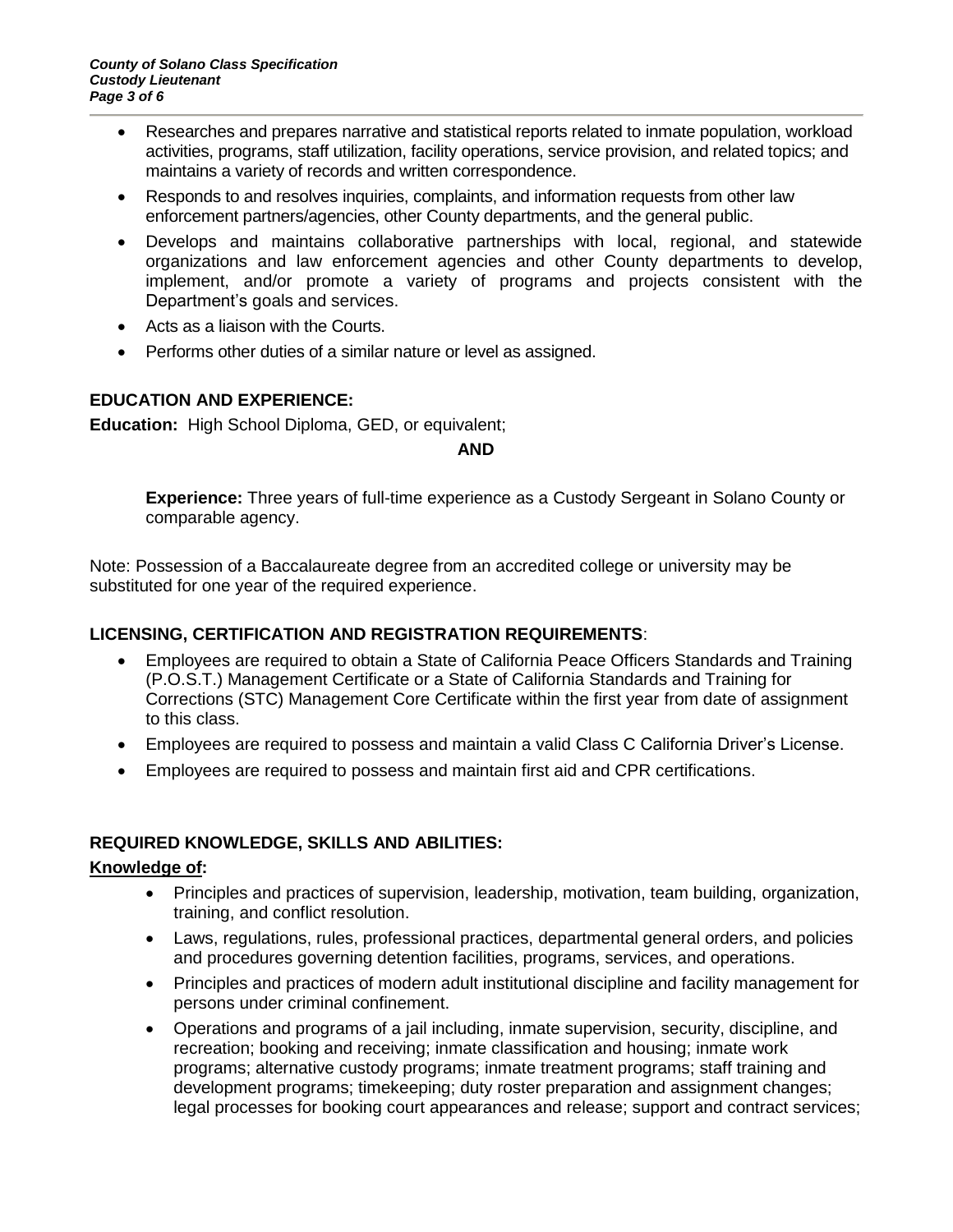and facilities maintenance and capital projects; inmate rights and discipline; and emergency response.

- Criminal attitudes and behavior patterns.
- Purpose and methods of discipline as applied to persons under criminal confinement.
- Principles and practices of budgeting, cost analysis, and fiscal management.
- Oral communication techniques to include presentations to groups of various sizes in a positive, inclusive, and motivational manner.
- English composition, spelling, grammar, vocabulary, and punctuation for both written and oral communications.
- Formats and appropriate terminology for written communications such as business correspondence, request for proposals, contracts, policies, procedures, and narrative reports.
- Basic mathematics for developing, preparing, and completing numerical, budgetary, and/or statistical reports.
- Techniques for dealing with individuals from various socio-economic backgrounds in hostile and/or confrontational situations.
- Principles and techniques of working with groups and fostering effective team interaction to ensure teamwork is conducted smoothly.
- Proper and effective response to emergencies and stressful situations.
- Standard office procedures, practices, equipment, personal computers, and software.

#### **Skill and/or Ability to:**

- Supervise, evaluate, train, and develop staff and organize and manage their work.
- Recommend and implement goals, objectives, and practices for providing effective detention operations and programs.
- Administer complex and technical detention operations and programs in an independent and cooperative manner.
- Research, understand, interpret, apply, and ensure compliance with applicable laws, regulations, rules, professional practices, and policies and procedures governing detention program services and operations and use good judgment in their application.
- Interview people to extract information and make evaluations.
- Learn about local and regional providers of social, medical, and/or other specialized services and make appropriate referrals to providers of services.
- Analyze, evaluate, and interpret operational problems; gather data; draw logical conclusions; develop reasonable and deliverable options, make appropriate recommendations, negotiate satisfactory solutions, and implement the resultant change effectively.
- Manage a variety of simultaneous work projects and carry them through to successful completion.
- Determine the appropriate course of action in stressful and/or emergency situations.
- Administer contracts and grants according to designated guidelines and regulations.
- Prepare a variety of written communications to include reports, policies, and procedures.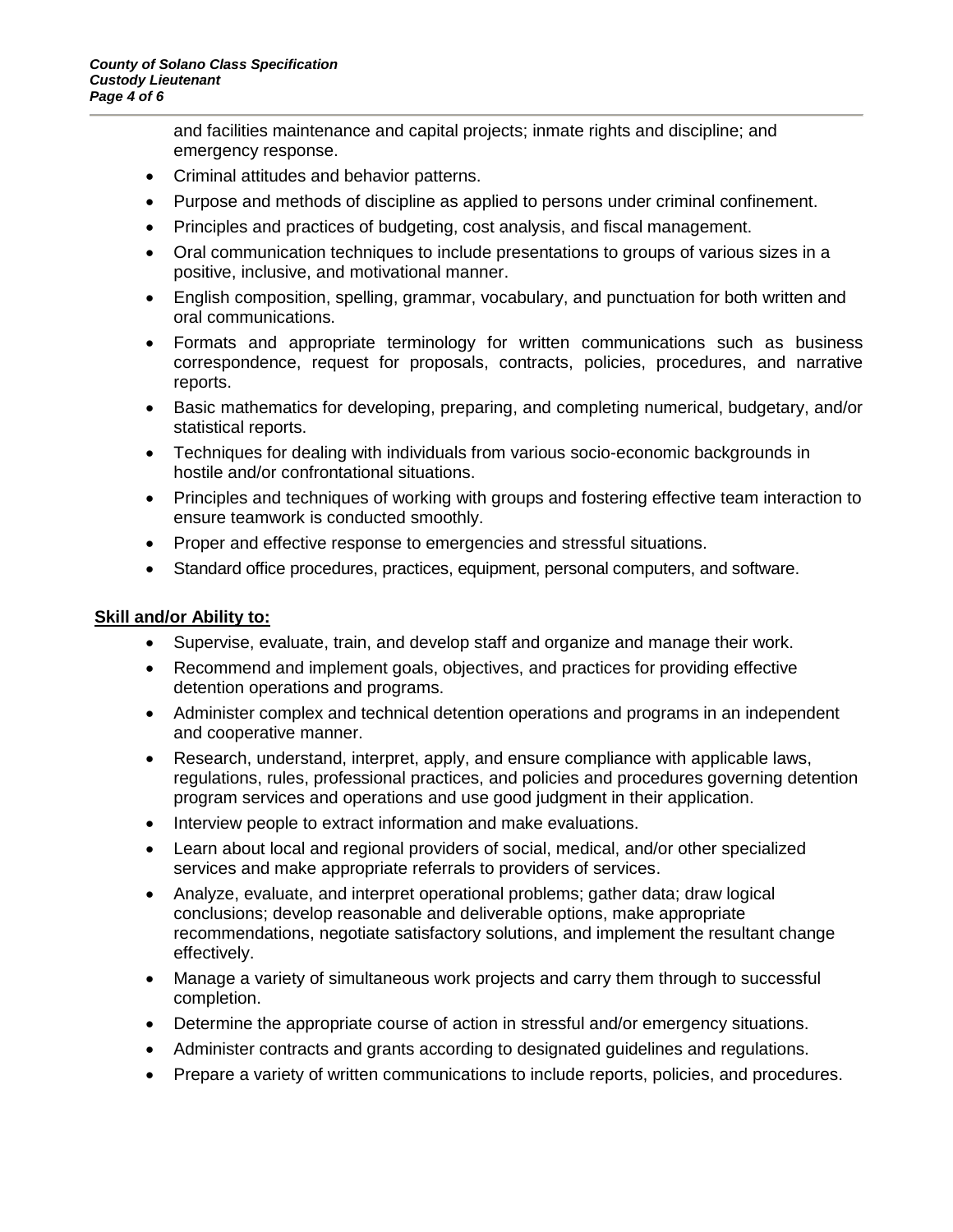- Serve as a liaison and represent the division in meetings with representatives from various County and non-County organizations, with local businesses, and/or with the general public.
- Work with and speak to various cultural and ethnic individuals and groups in a tactful and effective manner.
- Deal firmly and fairly with clients of various socio-economic backgrounds and temperaments.
- Organize own work, set priorities, and meet critical time deadlines.
- Communicate information and ideas clearly and concisely, both orally and in writing.
- Maintain accurate records and document actions taken.
- Effectively use, understand, and manage modern office equipment to include technology, computers, and related software applications.
- Establish and maintain effective working relationships with those contacted in the performance of required duties.

#### **PHYSICAL REQUIREMENTS:**

- Mobility and Dexterity: Positions in this class typically require stooping, kneeling, reaching, standing, walking, fingering, grasping, feeling (i.e. sense of touch), and repetitive motion.
- Lifting, Carrying, Pushing, and Pulling Heavy work: Positions in this class require exerting up to 100 pounds of force occasionally, and/or up to 50 pounds of force frequently, and /or up to 20 pounds of force constantly to move objects.
- Vision: Positions in this class require the employee to have close visual acuity, with or without correction, to prepare and review data and figures, view a computer screen, read, etc. Positions in this class also required employees to have depth perception in order to operate a motor vehicle. Employees in this class must have the visual acuity to make observations of surroundings in order to describe events in an accurate manner.
- Hearing/Talking: Positions in this class require the employee to perceive the nature of sounds at normal speaking levels with or without correction, and have the ability to receive detailed information through oral communication. Positions in this class require the employee to express or exchange ideas by means of the spoken word. Detailed or important instructions must often be conveyed to others accurately, loudly, and/or quickly.

#### **WORKING CONDITIONS:**

- Work in a Jail: Employees in this class will be working in a jail environment and thus will be subject to exposure to communicable diseases, disruptive and confrontational people, individuals with mild to severe mental health issues, intense noises, odors, and blood and other bodily fluids.
- Traffic Hazards: Employees in this class will and may be required to operate a vehicle and thus will be subject to traffic hazards while driving.

#### **OTHER REQUIREMENTS:**

• Incumbents in this class must complete training course(s) within specified timeframes as required by Penal Codes 830, 831 and 832 to perform the duties of this class.